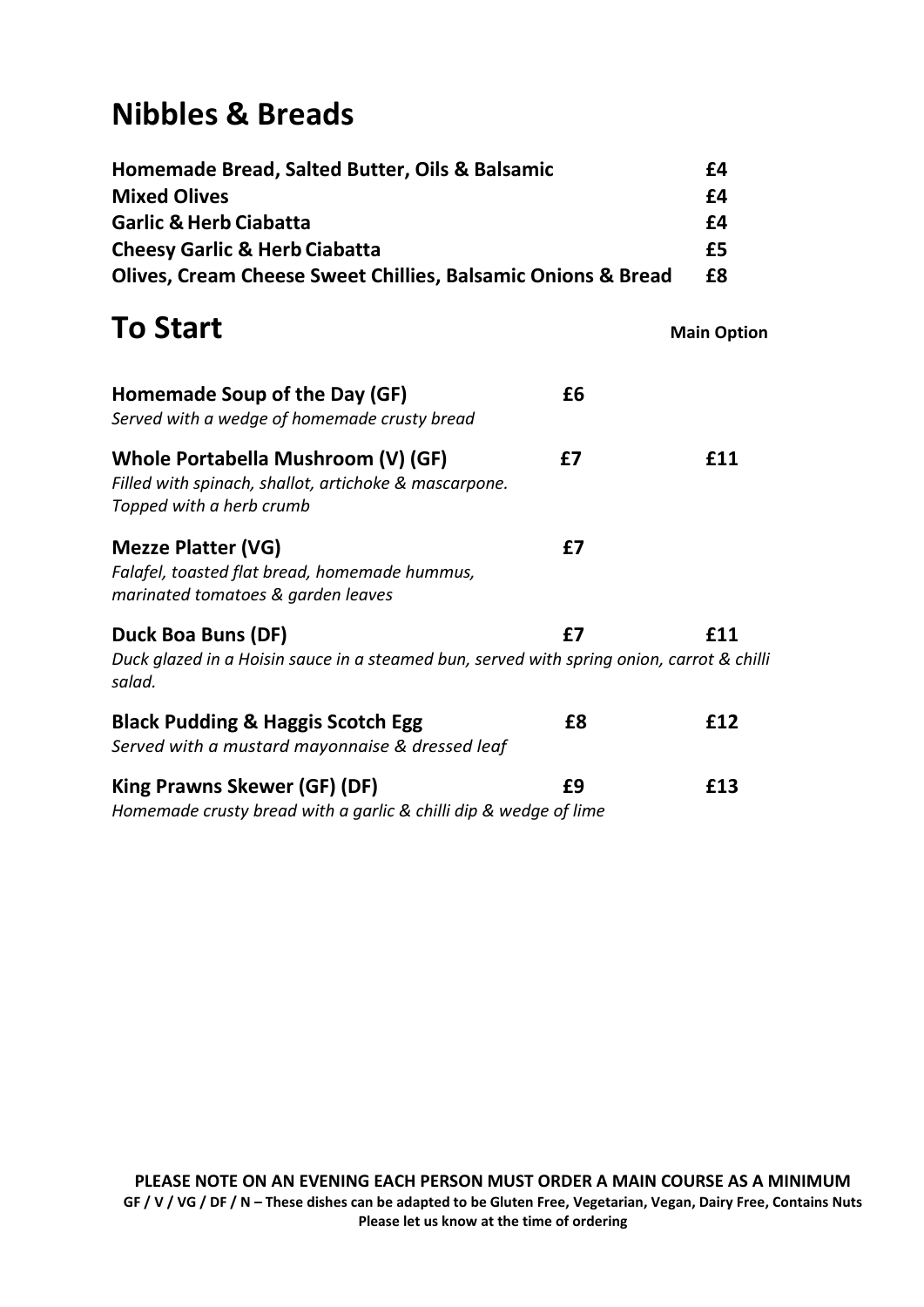### **Sally Favourites & Main Courses**

*All main courses are with Seasonal Fresh Vegetables/ Salad and a choice of Homemade Chunky Chips, New Potatoes or Rice unlessotherwise stated.*

| <b>Hand Battered Cod*</b><br>Hand battered, homemade chunky chips, mushy peas & tartare sauce                                                                             | £14 |
|---------------------------------------------------------------------------------------------------------------------------------------------------------------------------|-----|
| Homemade Lasagne*<br>Finished with a mozzarella cheese sauce, dressed salad, chunky chips & garlic<br>ciabatta                                                            | £14 |
| <b>Cumberland Sausage (GF) (DF)</b><br>Served on a bed of mustard mash, red onion gravy & farm greens                                                                     | £14 |
| Vegetable Thai Red Curry* (GF) (DF)<br>Sweet red peppers & oven baked Naan bread. Chips, rice, or half & half<br>Add chicken £3                                           | £14 |
| <b>Individually Baked Steak &amp; Ale Pie</b><br>Filled with succulent pieces of steak cooked in our cask ale, encased in short<br>crust pastry                           | £15 |
| <b>Crispy Roast Duck (DF)</b><br>Half a duck served with a rich sweet orange & port sauce                                                                                 | £23 |
| <b>Chef Recommends</b><br>Wild Mushroom & Truffle Linguine (V) (VG) (DF)<br>Linguine tossed in a wild mushroom and truffle cream sauce finished<br>with parmesan shavings | £15 |
| <b>Cumbrian Chicken Supreme (GF)</b><br>Bed of sauteed leeks & spinach, crispy duck fat potatoes, finished with a tarragon &<br>white wine sauce                          | £16 |
| Trio of Pork (GF) (DF)<br>Slow braised pork belly, pig cheek & pan-fried fillet. Served with fondant potatoes<br>& finished with a honey, garlic & mustard sauce          | £17 |
| <b>Seared Fillet of Salmon (GF)</b><br>Served with herb crusted potatoes, tenderstem broccoli & a classic hollandaise sauce                                               | £17 |
| Slow Cooked Lamb Shank (GF) (DF)<br>Red wine, rosemary & redcurrant sauce. Creamy mash & farm fresh vegetables                                                            | £18 |
|                                                                                                                                                                           |     |

**PLEASE NOTE ON AN EVENING EACH PERSON MUST ORDER A MAIN COURSE AS A MINIMUM GF / V / VG / DF / N – These dishes can be adapted to be Gluten Free, Vegetarian, Vegan, Dairy Free, Contains Nuts Please let us know at the time of ordering**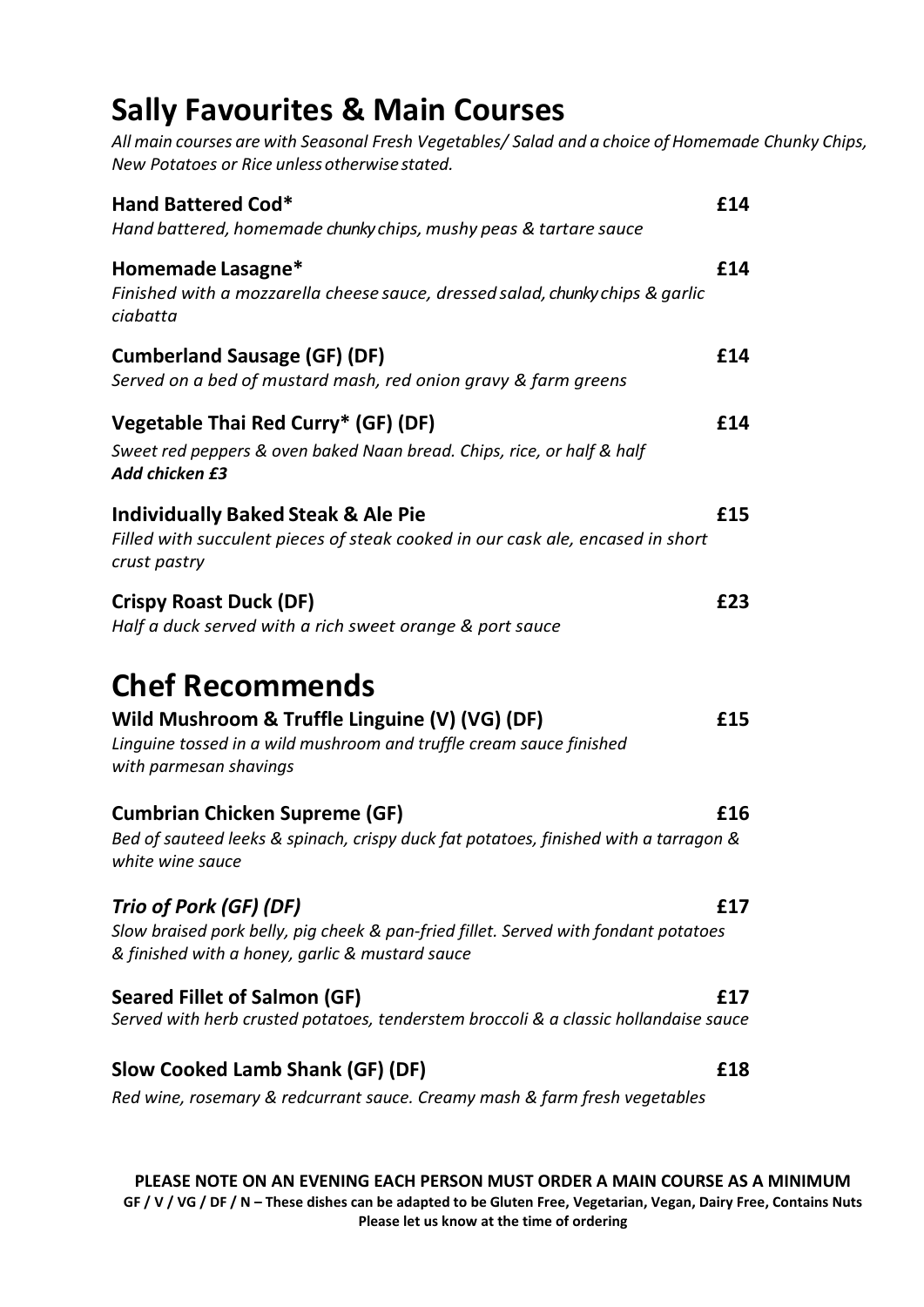### **From The Grill**

| Beetroot & Falafel Burger (GF) (VG)<br>Spiced chickpea & beetroot, toasted sourdough roll, lettuce, tomato, mayonnaise &<br>chunky chips<br>Add Halloumi £2.00          | £14 |
|-------------------------------------------------------------------------------------------------------------------------------------------------------------------------|-----|
| Hand Pressed Steak Burger* (GF)<br>Toasted Sourdough roll, lettuce, tomato, mayonnaise, coleslaw & chunky chips.<br>Add a topping from below:                           | £15 |
| Red Onion Marmalade & Goats Cheese<br><b>Bacon &amp; Mozzarella</b><br>BBQ & Mozzarella                                                                                 |     |
| 14oz Gammon Steak (GF) (DF)<br>Served with Egg & pineapple, chunky chips, roasted tomato, onion rings & greens                                                          | £16 |
| 12oz Dry Aged Lakeland Sirloin (GF) (DF)<br>Served with Chunky chips, roasted tomato, onion rings & greens                                                              | £25 |
| 10oz Dry Aged Lakeland Ribeye (GF) (DF)<br>Served with Chunky chips, roasted tomato, onion rings & greens                                                               | £25 |
| Add a sauce to your steak £3<br>'The Sally' Garlic & Chilli Butter<br><b>Blue Cheese Sauce</b><br><b>Cracked Peppercorn Sauce</b><br><b>Mushroom &amp; Garlic Sauce</b> |     |

*Alldishesmarkedwithanasterisk (\*)areavailableas a smaller portion for £2.00 off the marked price*

### **Sides**

| <b>Coleslaw</b>                               | £3 |
|-----------------------------------------------|----|
| <b>Creamy Mash</b>                            | £3 |
| <b>Chunky Chips / New Potatoes / Rice</b>     | £3 |
| <b>Fresh Vegetables / Dressed Crisp Salad</b> | £3 |
| <b>Battered Onion Rings</b>                   | £4 |
| <b>Sweet Potato Fries</b>                     | f4 |